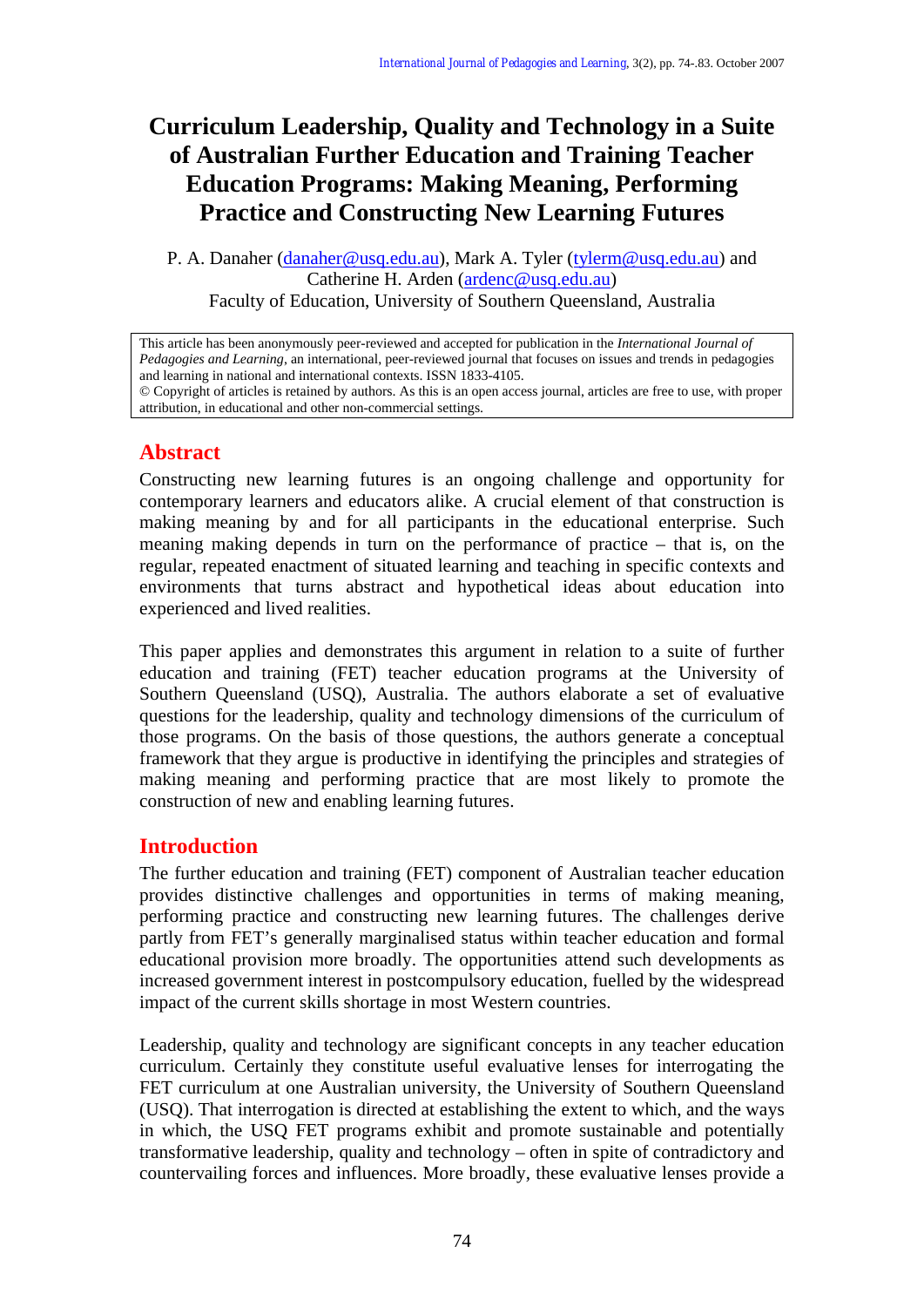prospective conceptual framework for analysing the programs as potential curriculum innovation.

The paper consists of four sections: a brief overview of the FET programs at USQ, with a focus on their curriculum, followed by the distillation of a set of evaluative questions to interrogate how that curriculum exhibits and enacts each of leadership, quality and technology that are sustainable and potentially transformative. The paper concludes by elaborating a conceptual framework that highlights the links and synergies as well as the tensions and dissonances between meaning making and performing practice in this particular incarnation of FET curriculum, and that envisages the implications and prospects for constructing new and enabling learning futures in Australian FET.

## **The FET Programs at USQ**

There are four FET programs at USQ: the Associate Degree in FET (ADFT), the Bachelor of FET (BFET), the Bachelor of Education (FET) (BEFT) and the Graduate Diploma of FET (GDFT). The highest enrolment is in the three year BFET program, which provides preservice teacher/trainer education for those individuals wishing to hold a degree and teach within the vocational education and training (VET) sector. The second highest enrolment is the BEFT four year preservice teaching program for individuals wishing to teach in the secondary school sector. Graduates from this program are eligible to apply for teacher registration with the Queensland College of Teachers. The ADFT is an entry-level qualification relevant to trainers, facilitators and workplace trainers in any sector, whilst the GDFT is for those with a degree (providing content knowledge) wishing to be educators within the postcompulsory sector.

There are four distinctive features of this suite of programs. USQ FET programs:

- Offer a means of managing and structuring preservice and inservice teacher/trainer education for those with trades and (para)professionals wanting to teach in the VET, senior/middle schooling and private sectors;
- Offer a substantial credit transfer pathway for prior trade and (para)professional qualifications and experience;
- Are mostly nested, providing multiple entry and exit choices; and
- Are offered in the distance delivery mode.

The curriculum within these programs focuses on the professional education components of pedagogy – instruction and teaching, lifelong learning, postcompulsory contexts, sociocultural aspects of education, program design, assessment, evaluation and blended delivery. All the programs have preservice teaching practicum components, with the BEFT requiring the highest practicum commitment of 100 days. Content, both basic and advanced, is offered by way of elective choices within minor and major areas of studies. In most cases it is in the basic content area where applicants may seek to have their trade or (para)professional qualification recognised for advanced standing.

## **Leadership in the USQ FET Program Curriculum**

This section of the paper explores notions of leadership and how its associated discourses impact on the FET programs at USQ. It is envisaged that uncovering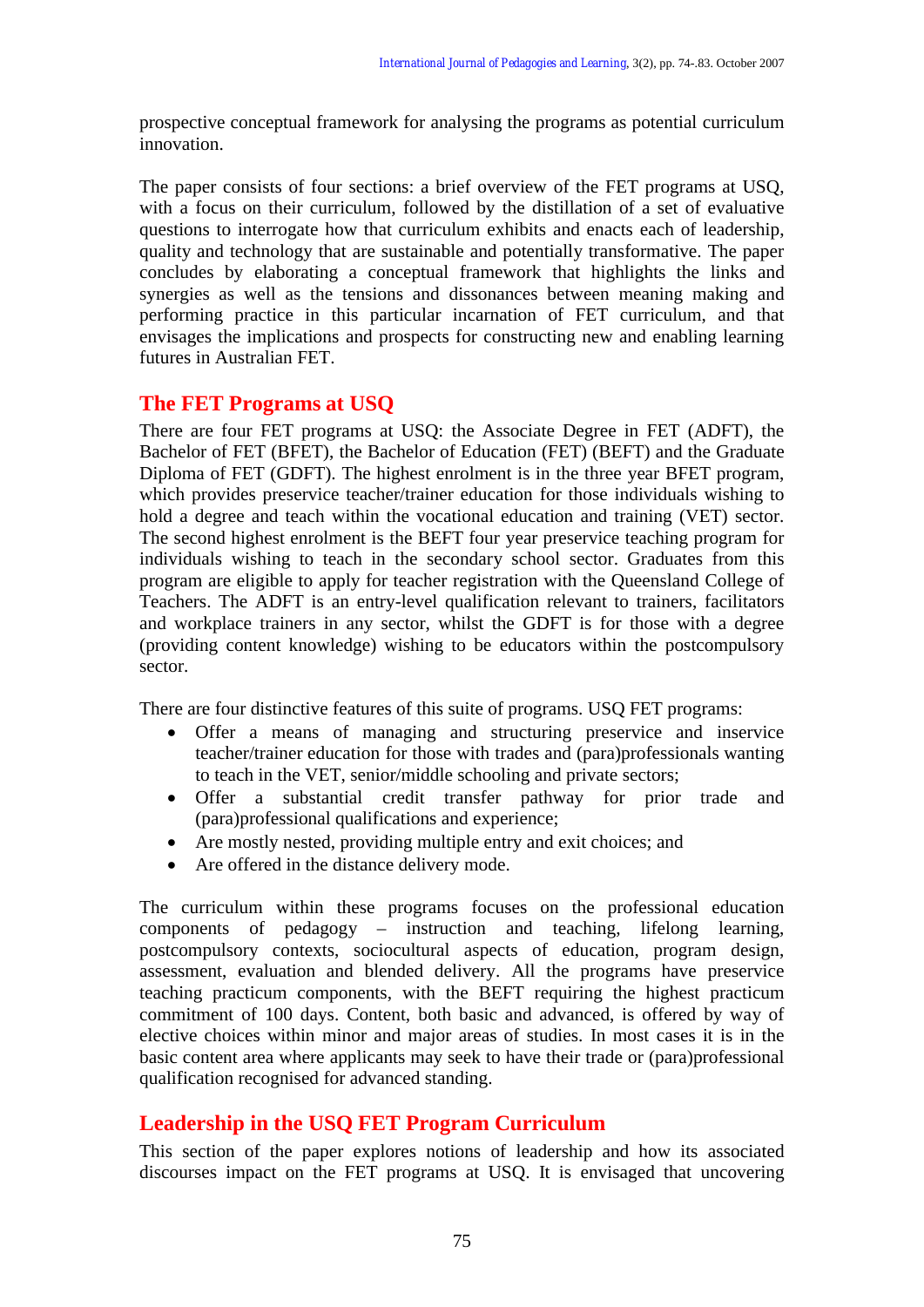notions of leadership that are useful to the enactment of FET curriculum will leave the authors with one element of a tripartite perspective through which to identify and analyse how the curriculum of the programs has interacted with its stakeholders and the nature of the relationships which have grown from those interactions. This section is guided by the question, "What notions of leadership would help to translate stakeholder aspirations and the discursive intent of lifelong education into action within the redesigning of the FET curriculum at USQ?" First to be addressed is a discourse of leadership that appears to dominate the perceptions of faculty management. Second, a counternarrative is articulated, one that appears to resist management (pre)conceptions and that possibly strikes a more resonant chord with the transformative components of meaning making for both lecturer and student.

Educational leadership is about focusing "on improving the quality of teaching, learning and educational outcomes and promoting the best thinking about teaching and learning" (Woolf & Carpenter, 2006, p. 1). As lecturers within the abovementioned programs we are leading and managing the teaching and learning relationship with our students and colleagues. One pervading discourse that surrounds how we go about our work is that of 'new managerialism'. Acknowledging that the debate relating to leadership versus management continues (Re, 2007), for the purposes of this paper we see these two concepts as bedfellows as they appear interdependent in relation to organisational success. Kopp (2005) tells us that leadership is essential for success, and acknowledges the importance of management in relation to task focus and relationship focus. Like Chappell (1998), our experience is that individuals within leadership positions within contemporary educational institutions tend to lead with the discourse of new managerialism, privileging value for money, efficiency, competition, micro management practices and corporatisation of public institutions (Deem, 1998) and "people compet[ing] as educational consumers and producers" (Gouthro, 2002, p. 334) over a broader concept of democratic citizenship with important educational and societal concerns.

Because the authors hold to adult learning principles and the broader concept of lifelong learning as being an emancipatory project where the individual and the community 'learn to be' within a more democratic and egalitarian world, we wish to offer a counter discourse on leadership. This counternarrative offers one possible conceptual means to cope with modernisation and is in keeping with what we believe is a more balanced lifelong learning perspective.

From this perspective, Hargreaves and Fink (2004) talk of sustainable leadership. Their study "found that [it is] a key force leading to meaningful, long-term change" (p. 8). Hargreaves and Fink offer several principles to keep in mind as we examine the teaching/learning relationship through the question posed above. Thus sustainable leadership:

- 1. Looks to going beyond temporary gains to create lasting improvements in learning
- 2. Plans and prepares for succession and an influx of new leaders
- 3. Grooms new leaders
- 4. Is socially just
- 5. Is resourceful and authentic in nurturing the success of others
- 6. Promotes diversity, and
- 7. Is activist. (p. 12)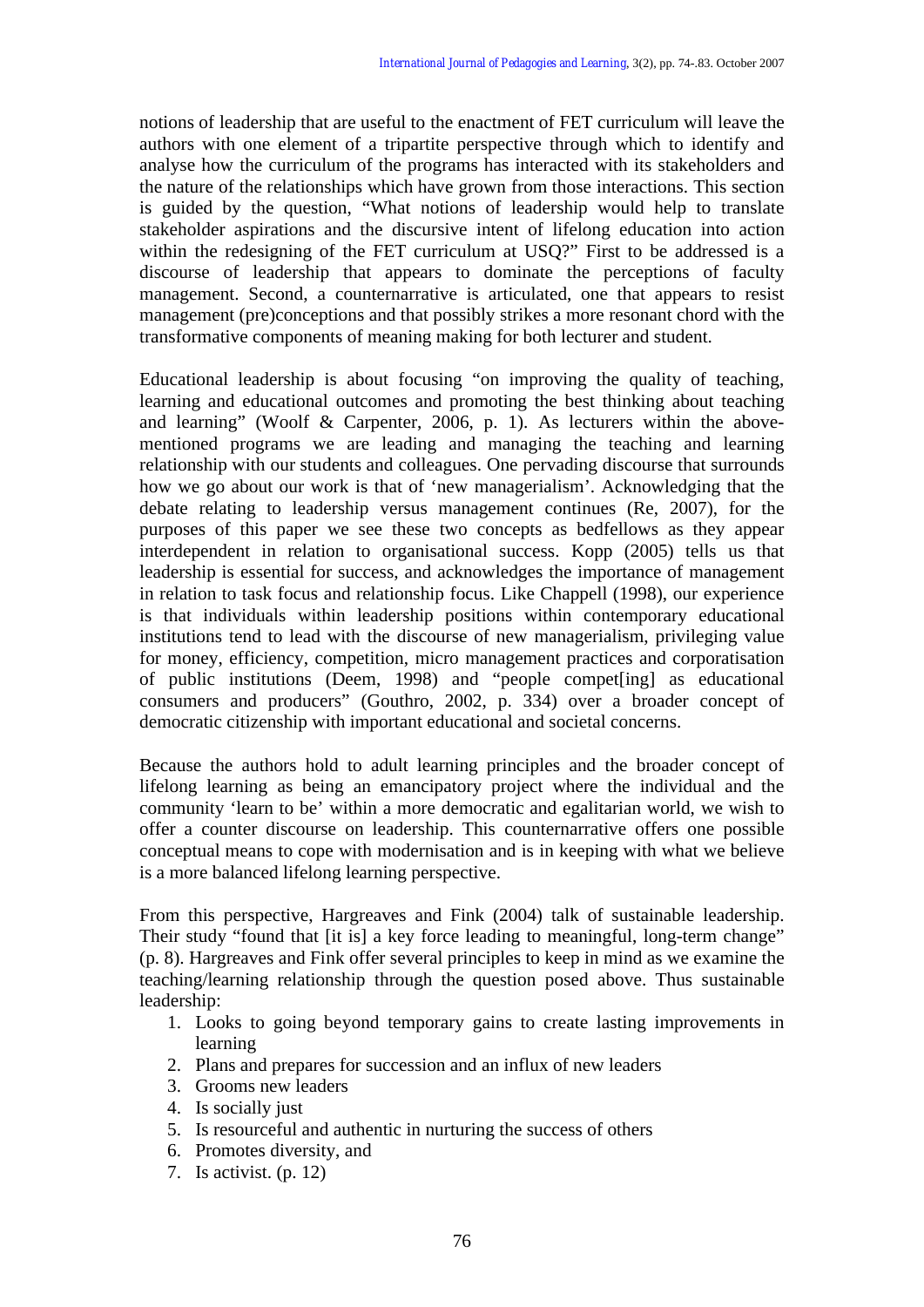These principles all appear to resonate with lifelong learning as being a process, something which is for long-term gains as opposed to a short-term, 'means to an end' market perspective, is emancipatory in socially just ways, embraces diversity, and is resourceful and activist in orientation in that it promotes the success of all, not a privileged few. Below we offer a selection of questions that focus our attention on elements of sustainable leadership as we engage with curriculum changes in the FET programs at USQ:

- In what way do suggested changes plan for lasting improvement?
- How have we planned for the inclusion of new colleagues?
- In what way are curriculum changes enabling leadership in our students and lecturers?
- What are our principles of social justice in relation to assessment and access?
- How do we nurture success?
- How do we embrace diversity?
- In what way does our practice promote lifelong learning?

These questions are by no means the final word but serve to guide us as leaders in teaching and learning as we engage in relationships with both students and colleagues. Dinham (2004) suggest that as educational leaders we create "the conditions – the climate, culture, process and procedures – where teachers can teach and students can learn and…[we] provide leadership for teachers' professional learning" (p. 3). Our intention is to work diligently towards this assertion.

## **Quality in the USQ FET Program Curriculum**

Like leadership, quality stands at the centre of a set of competing and sometimes contradictory discourses in contemporary Australian higher education. Discourses linking discussions of quality with the 'new managerialism' critiqued in the previous section conceptualise quality in terms of compliance with standards, fitness for purpose, fulfilment of customer needs and value for money (Rowan, 2003, p. 3). While in themselves these definitions and their associated values might appear to be unexceptionable, when empowered by new managerialism they assume what for the authors is a dominance out of keeping with their worth and in the process they elide recognition of alternative and less exclusionary and elitist understandings of quality.

By contrast, Rowan (2003, p. 7) has articulated three dimensions of such alternative understandings of quality:

- First, the critique of dominant educational practices (including the standards and criteria that are regularly used to assess quality);
- Second, the identification of the consequences of dominant educational practices (and associated 'evaluation' criteria) for particular individuals and groups, and
- Third, a commitment to the fundamental *transformation* of those practices with negative consequences. (*emphasis in original*)

Significantly there is a strong resonance between Rowan's (2003, p. 7) encapsulation of the principles underpinning these three dimensions as "critique, consequence and transformation" and the project being essayed in this paper: the elaboration of a conceptual framework that can guide and inform the reflexive interrogation of the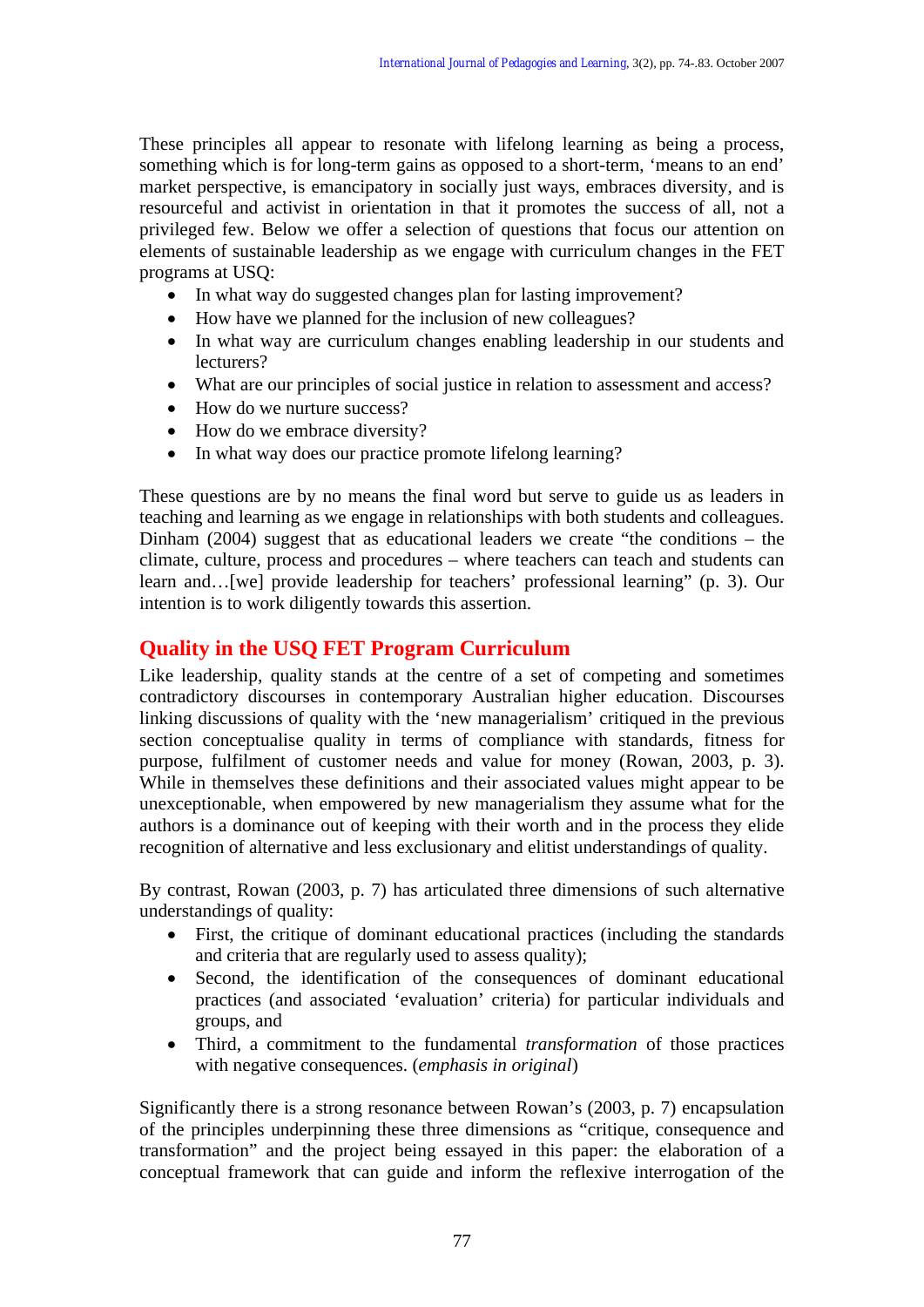USQ FET curriculum in order to identify its effects and its potential for sustainability and transformation in the lives of its students and teachers. The authors' understanding of curriculum quality is therefore much closer to Rowan's emphasis on resistance and transformation of the forces of capture and homogenisation, while recognising the need to acknowledge, and sometimes to negotiate with or around, those forces.

Following Rowan (2003), then, we recognise that the USQ FET curriculum is subject to powerful constraints that render it liable to capture by "dominant educational practices" (p. 7). For example, in common with other USQ teacher education programs the FET programs must be accredited by the Queensland College of Teachers, which evaluates its curriculum, pedagogy and assessment practices against a checklist of criteria. The FET curriculum must also include sufficient coverage of currently dominant topics within the Australian VET system, including competencybased training and assessment, national industry-based curriculum and qualifications frameworks and employability skills. The sheer complexity and fluidity of the Australian VET system place a considerable burden on the USQ FET curriculum because an emphasis on the content of these and related topics necessarily reduces the space available to engage with other and potentially resistant educational ideas.

Yet it is precisely those other educational ideas that must be accorded an appropriate place in the USQ FET curriculum if it is to fulfil the authors' understanding of curriculum quality outlined above and if it is to enable students and teachers in the programs to engage in "the identification of the consequences of dominant educational practices (and associated 'evaluation' criteria) for particular individuals and groups" (Rowan, 2003, p. 7). This kind of parallel critique of dominant practices is not easy to establish and maintain and requires dispositions to and skills of reflexivity and engagement for both students and teachers, who must negotiate individual and collective pathways among different and sometimes contradictory discourses and understandings.

Thirdly, we contend that a quality FET curriculum is one that evokes and enacts "a commitment to the fundamental *transformation* of those practices with negative consequences" (Rowan, 2003, p. 7; *emphasis in original*). In many respects this is the most difficult dimension of an alternative conception of quality to implement and measure in relation to curriculum. Certainly we make modest and provisional rather than exaggerated and definitive claims about the transformative quality of the USQ FET programs, recognising in doing so that transformation is often experienced long after the initial stimulus and in ways that were not envisaged at the time of that stimulus. At the same time, we assert that the rigorous questioning of the *status quo* and the articulation of possible alternatives by many students – informally in online discussion forums and formally in summative assessment items – augur well for the curriculum quality of those programs. In doing so, there is evidence of making meaning and performing practice by these students and their lecturers that are framed by an awareness of the politicised character of the Australian VET system and a desire to construct new learning futures that are more equitable, sustainable and transformative.

On the basis of this discussion, then, the following questions might appropriately be considered a litmus test for interrogating the quality of the FET programs at USQ: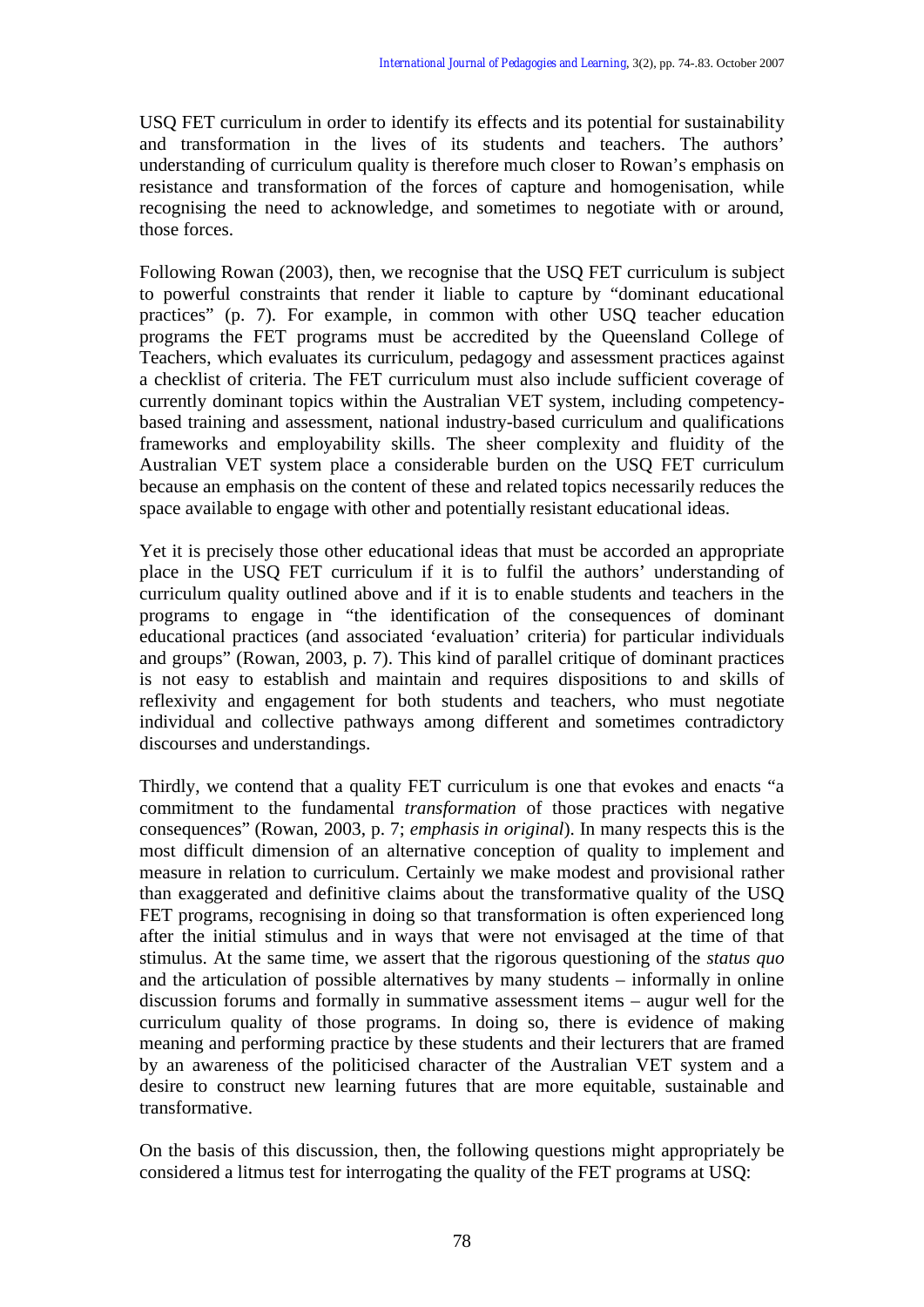- To what extent does the programs' focus on standards, fitness for purpose, fulfilment of customer needs and value for money allow space for other educational ideas?
- In what ways do the programs conceive and implement constructive critique of dominant educational practices?
- How is transformation of those practices conceptualised and enacted in the programs, and is that conceptualisation and enactment accepted or even noticed by anyone other than the program staff members?

### **Technology in the USQ FET Program Curriculum**

Studies in curriculum highlight the importance of philosophical, psychological and sociocultural influences on curriculum presage and development. An analysis of the role of technology – and specifically information and communication technologies (ICTs) – in curriculum innovation in the suite of FET programs at USQ draws on each of these influences in significant ways that serve to illustrate the potential benefits and risks of technology as educational tool and pedagogical practice.

According to Print (1988), the ontological, epistemological and axiological stance adopted by those responsible for curriculum development comprises the curriculum developer's educational philosophy and hence impacts on subsequent curriculum development. The philosophical questions "What is real? What is good? What is truth?" (Print, 1988, p. 53), when posed in relation to the question of the role of technology in education, force an examination and re-evaluation of taken-for-granted assumptions of technological determinism and 'utopianism' that pervade the dominant discourse: is technology a means to an end, or an end in and of itself? Is it values free or value laden (Hofmann, 2006)? We know, for example, that technology is both a driver of the increased demand for FET (and lifelong learning) – in terms of the need for continual updating of knowledge and skills – and a tool or medium for delivery. We know also that it is beneficial, in that it affords access to information for those battling the 'tyranny of distance' and disability – whilst at the same time reinforcing existing inequities that have come to be characterised in terms of a 'digital divide'.

Dobson (2006, p. 2) summarises the debate in relation to the benefits and risks associated with technology-enhanced lifelong learning as follows:

Those in favour of ICT as an educational resource in an emerging learning society talk of the opportunities for learning offered by different forms of ICT. Three main arguments are highlighted: that ICT can lead to a widening of educational participation, it can support a diversity of educational provision and that ICT can lead to better forms and outcomes of adult learning. Those against the optimists raise the digital divide as an important argument.

The increasingly symbiotic relationship among technology, society and learning has moved the discussion around technology and curriculum from a focus on technology as tool for instructional design and delivery (instructional systems) versus technology as content (learning how to use the technology) to a focus on the creation of "sociotechnical environments" that "give users the design power to modify the technical systems according to their needs" (Fischer  $\&$  Sugimoto, n.d., p. 8). Warschauer (2002) asserts that technology and society are "intertwined and coconstituitive", that ICT use is a social practice that is afforded and enabled not only by education but also by power, that what is important is people's ability to make use of technology to engage in "meaningful social practices" and that as educators our focus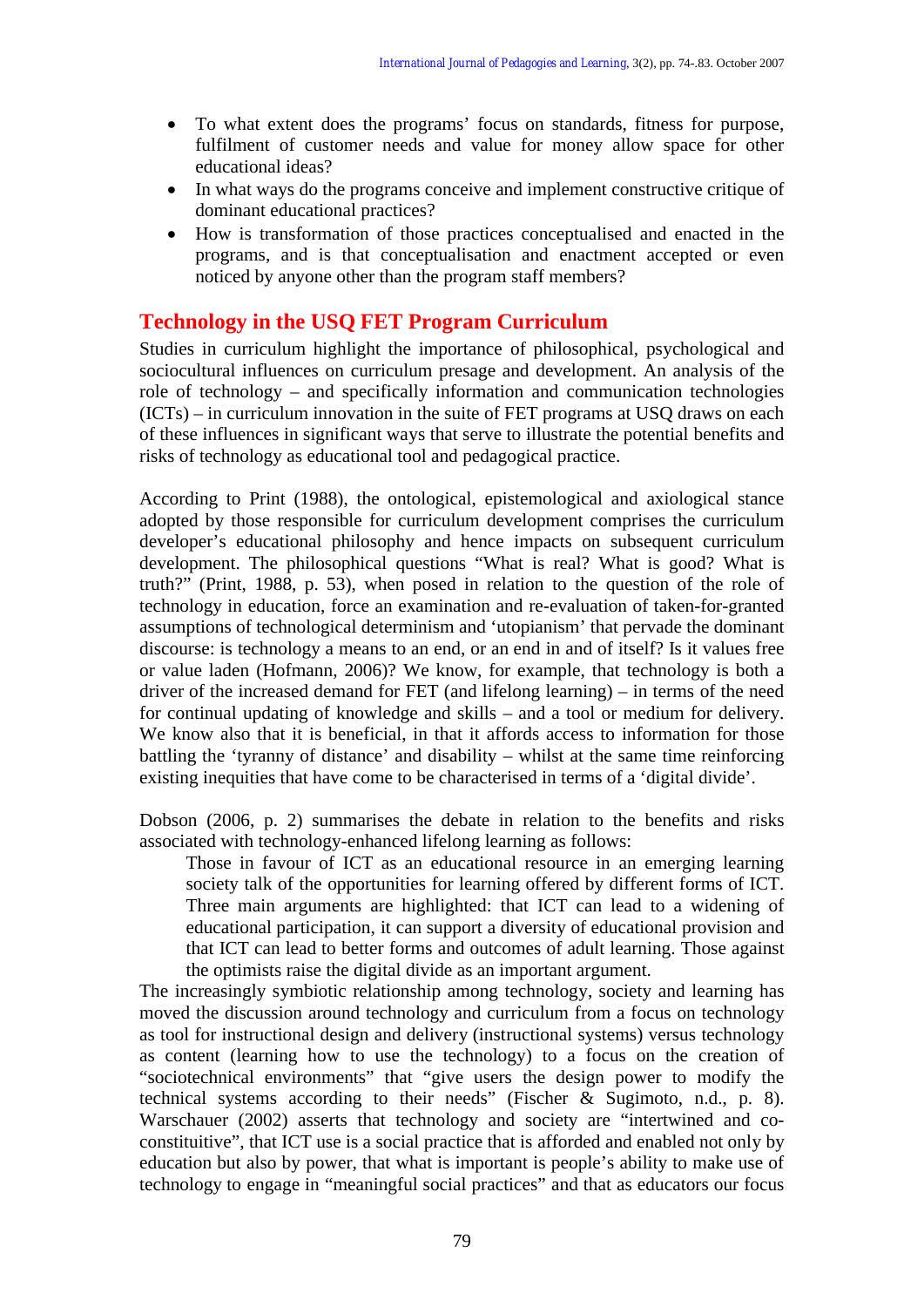should be "on the transformation, not [on] the technology". Implications for FET include the emergence of a new sociotechnical conception of curriculum that utilises emerging ICTs and sociotechnical environments to enhance opportunities for participation in lifelong and lifewide learning, blurring the boundaries between formal and informal learning and challenging and enabling both learners and educators in FET programs to engage in meaningful and authentic ways with educational content, delivery and assessment in context.

According to Brady (1995), curriculum developers draw on the discipline of educational psychology in order to determine educational objectives, to assess and understand learner characteristics and to develop, implement and evaluate teaching/learning processes. In recent years, the notion of "flexibility" has dominated pedagogical discourse in vocational and tertiary education and training contexts, with terms such as "flexible delivery" and "flexible learning" being used as synonyms for the delivery of learning via computers and the Internet, and linked to self-directed learning, self-paced learning, computer-managed learning and assessment and, more recently, student-centred learning, constructivism, distributed learning, (co)generative learning and networked learning.

Flexible learning and flexible delivery can, on the one hand, affirm and progress the values of liberal, humanistic approaches to education by affording greater degrees of learner choice and control whilst on the other hand being open to exploitation by market forces that serve to support the commodification of knowledge, competition among educational institutions and increased consumer choice in the education market (Nunan, 1996). Moreover, the tendency for suppliers of ICTs to build obsolescence into their products whilst simultaneously stretching the boundaries of infrastructure capacity does not bode well for sustainable, technology-enhanced learning futures that are universally accessible, and resonates with the discourses of corporate managerialism discussed in previous sections on leadership and quality.

In order to determine the extent to which the FET curriculum exhibits, enacts and promotes technology as beneficial, sustainable and potentially transformative, the following questions can be posed:

(How) does the FET curriculum enact and promote the use of technologyenhanced learning that:

- Is universally accessible?
- Enables learners to engage in meaningful social practices?
- Enables participation in lifelong and lifewide learning?
- Resists the tendency to be driven by technological rather than educational ends?
- Facilitates engagement in meaningful and authentic ways with educational content, delivery and assessment in context?

## **Conclusion**

Figure 1 below represents a conceptual synthesis of the foregoing account of curriculum leadership, quality and technology. A number of key features of this synthesis should be noted:

 assigning analytical equality to the three dimensions of leadership, quality and technology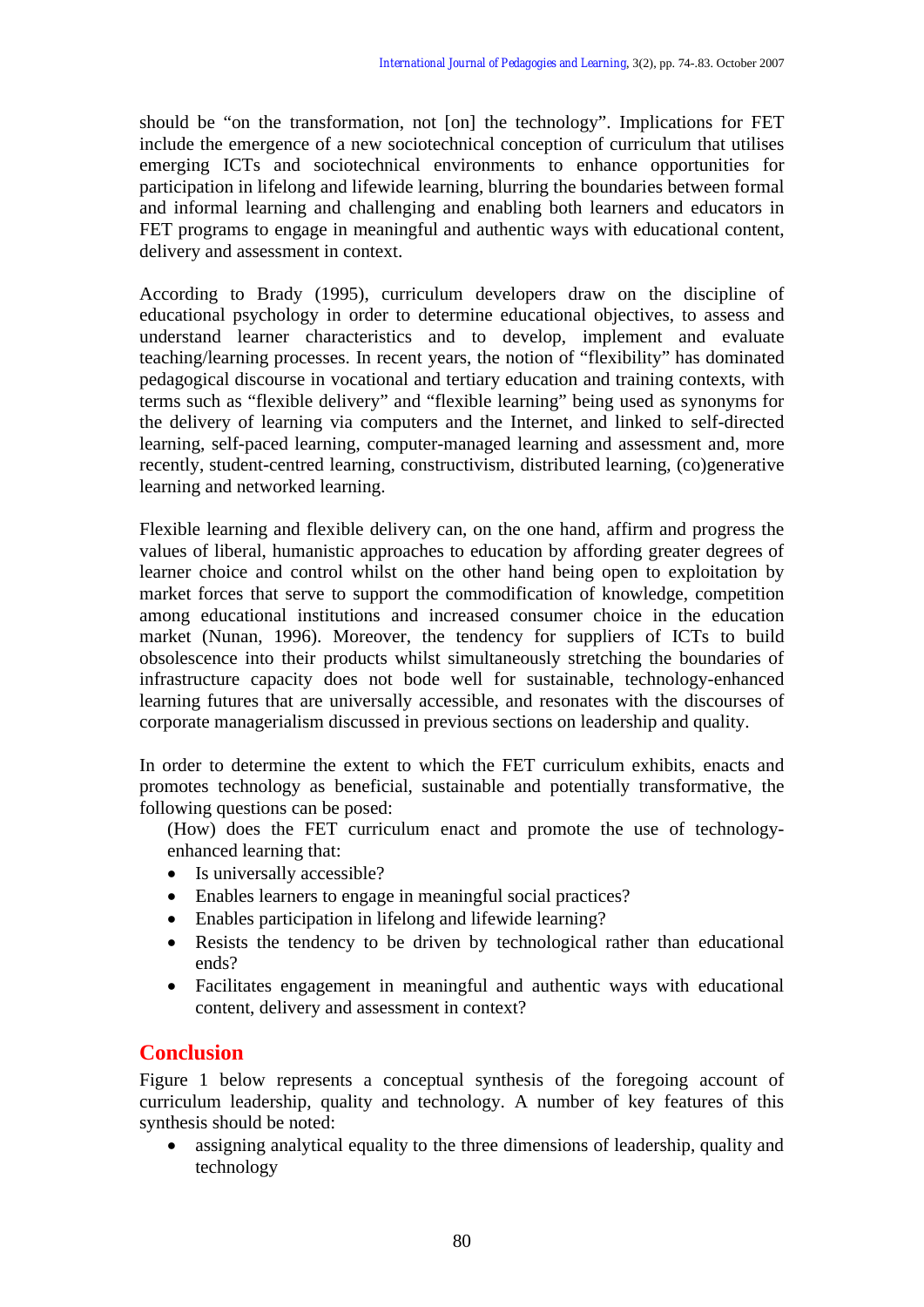- giving rein to the evaluative power of the three sets of questions posed above about those dimensions
- attending to both the synergies and the dissonances among those dimensions
- understanding that those dimensions are underpinned by specific conceptualisations and values
- accepting that those dimensions are enacted in socially and politically constructed contexts
- valuing equally the perspectives of multiple stakeholders while recognising their different interests.

It remains for future publications to apply this framework to the USQ FET programs and thereby to elicit factors that facilitate and/or inhibit curriculum leadership, quality and technology and to identify strategies that are effective in promoting meaning making from multiple perspectives and in performing practice that challenges the *status quo*. Constructing the new learning futures that can potentially result from that facilitation and promotion requires all stakeholders, but particularly students and academics, to design and implement curriculum in ways that enable these challenges to be seized.

### **Figure 1: Conceptual framework for interrogating curriculum leadership, quality and technology in the USQ FET programs**



## **Acknowledgments**

The authors are grateful to Mr Robert D. White for his contributions to discussions of a related publication that have facilitated the writing of this paper. Feedback by the two anonymous referees about an earlier version of the paper helped to clarify the authors' thinking. Ms Joan M. Conway's efficient organising of the refereeing process was greatly appreciated.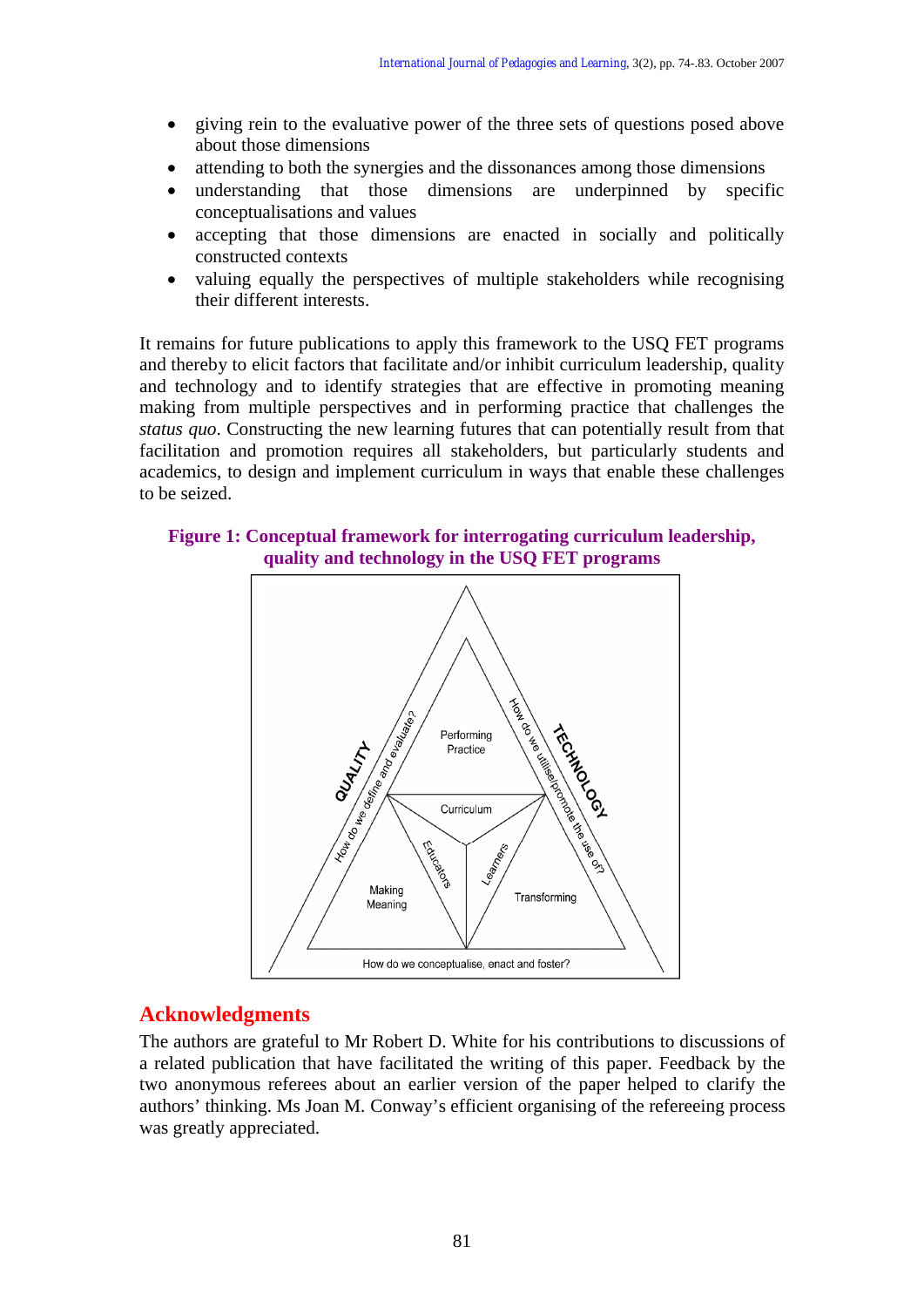#### **References**

- Brady, L. (1995). The contributing disciplines. In *Curriculum development* (5th ed.) (pp. 58-73). New York: Prentice Hall.
- Chappell, C. (1998). Teachers' identities in new times [Electronic Version]. Retrieved December 8, 2005, from http://www.aare.edu.au/98pap/cha98382.htm
- Deem, R. (1998). 'New managerialism' and higher education: The management of performances and cultures in universities in the United Kingdom [Electronic Version]. *International Studies in Sociology of Education, 8*(1), 47-70. Retrieved May 1, 2007, from http://taylorandfrancis.metapress.com/index/Q6737L4H72732R63.pdf
- Dinham, S. (2004). Waves of leadership. Retrieved April 30, 2007, from http://www.uow.edu.au/educ/research/CEL/whatsnew/001.html
- Dobson, S. (2006). Adult learning in the digital age. *Seminar.net: Media, Technology & Lifelong Learning, 2*(2). Retrieved November 17, 2006, from http://www.seminar.net/reviews/adult-learning-in-the-digital-age-2
- Fischer, G., & Sugimoto, M. (n.d.). Supporting self-directed learners and learning communities with socio-technical environments. *Research and Practice in Technology Enhanced Learning, 1*(1). Retrieved October 30, 2006, from http://l3d.cs.colorado.edu/~gerhard/papers/final-RPTEL.pdf
- Gouthro, P. A. (2002). Education for sale: At what cost? Lifelong learning and the marketplace. *International Journal of Lifelong Education, 21*(4), 334-346.
- Hargreaves, A., & Fink, D. (2004). The seven principles of sustainable leadership [Electronic Version]. *Educational Leadership, 61*, 8-13. Retrieved May 1, 2007, from http://www.ascd.org/portal/site/ascd/menuitem.459dee008f99653fb85516f762 108a0c/
- Hofmann, B. (2006). When means become ends: Technology producing values. *Seminar.net: Media, Technology & Lifelong Learning, 2*(1). Retrieved October 30, 2006, from http://www.seminar.net/current-issue/when-means-becomeends-technology-producing-values
- Kopp, C. (2005). A primer on leadership technique. Retrieved May 1, 2007, from http://www.csse.monash.edu.au/~carlo/archive/CSSE/Leadership-Primer.pdf
- Nunan, T. (1996, July 8-12). Flexible delivery what is it and why is it a part of current educational debate? Paper presented at the annual conference of the Higher Education Research and Development Society of Australasia, Perth, WA.
- Print, M. (1988). Curriculum presage. In *Curriculum development and design* (1st ed.) (pp. 48-80). St Leonards, NSW: Allen & Unwin.
- Re, R. (2007, May). Leadership vs. management the debate continues! [Electronic Version]. *Director Books*, 1-4. Retrieved May 1, 2007, from http://www.companydirectors.com.au/NR/rdonlyres/B44B727E-6FB1-41DE-936D-0043DD369B35/0/DBMAY0772dpi.pdf
- Rowan, L. O. (2003). Back from the brink: Reclaiming 'quality' in the pursuit of a transformative education agenda. In *NZARE/AARE conference 2003: Educational research, risks & dilemmas, 29 November - 3 December 2003, Hyatt Regency Hotel and University of Auckland, Auckland, New Zealand* (11 pp.). Auckland, New Zealand: New Zealand Association for Research in Education.